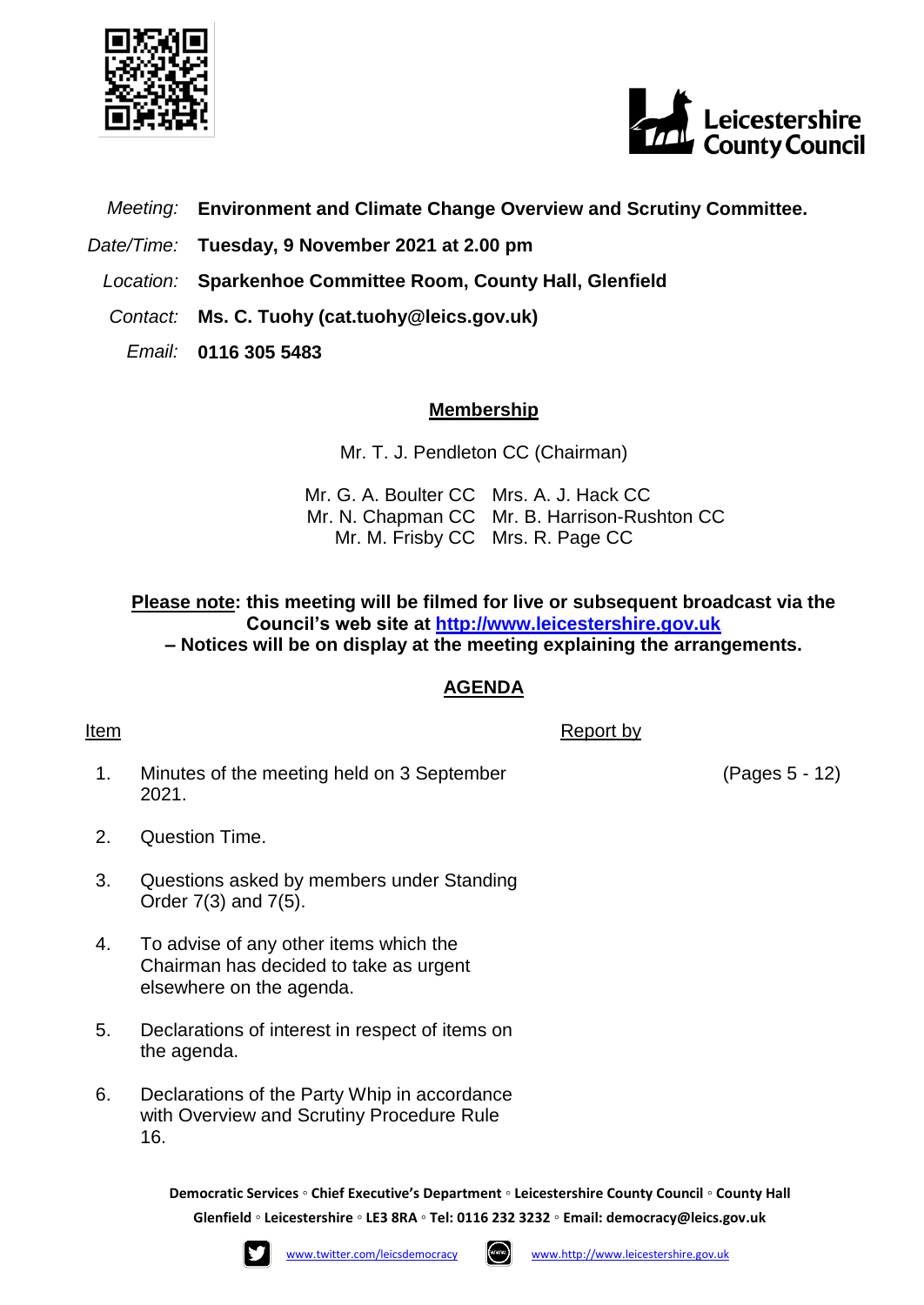| 7.  | Presentation of Petitions under Standing Order<br>35.                                 |                                                                           |                  |
|-----|---------------------------------------------------------------------------------------|---------------------------------------------------------------------------|------------------|
| 8.  | Engagement on the Council's Strategic Plan.                                           | <b>Chief Executive</b>                                                    | (Pages 13 - 64)  |
| 9.  | <b>Environment and Climate Change Annual</b><br>Performance Report 2020/21.           | Director of<br>Environment and<br>Transport and<br><b>Chief Executive</b> | (Pages 65 - 84)  |
| 10. | Leicestershire Country Parks and Open<br>Spaces Strategy and the Effects of Covid-19. | Director of<br>Corporate<br>Resources                                     | (Pages 85 - 90)  |
| 11. | Tree Management Strategy Update.                                                      | Director of<br>Corporate<br><b>Resources</b>                              | (Pages 91 - 102) |
|     | There will be a presentation for this item.                                           |                                                                           |                  |

12. To advise of any other items which the Chairman has decided to take as urgent elsewhere on the agenda.

13. Date of next meeting.

The next meeting of the Committee is scheduled for Wednesday 26 January 2022 at 2.00pm.